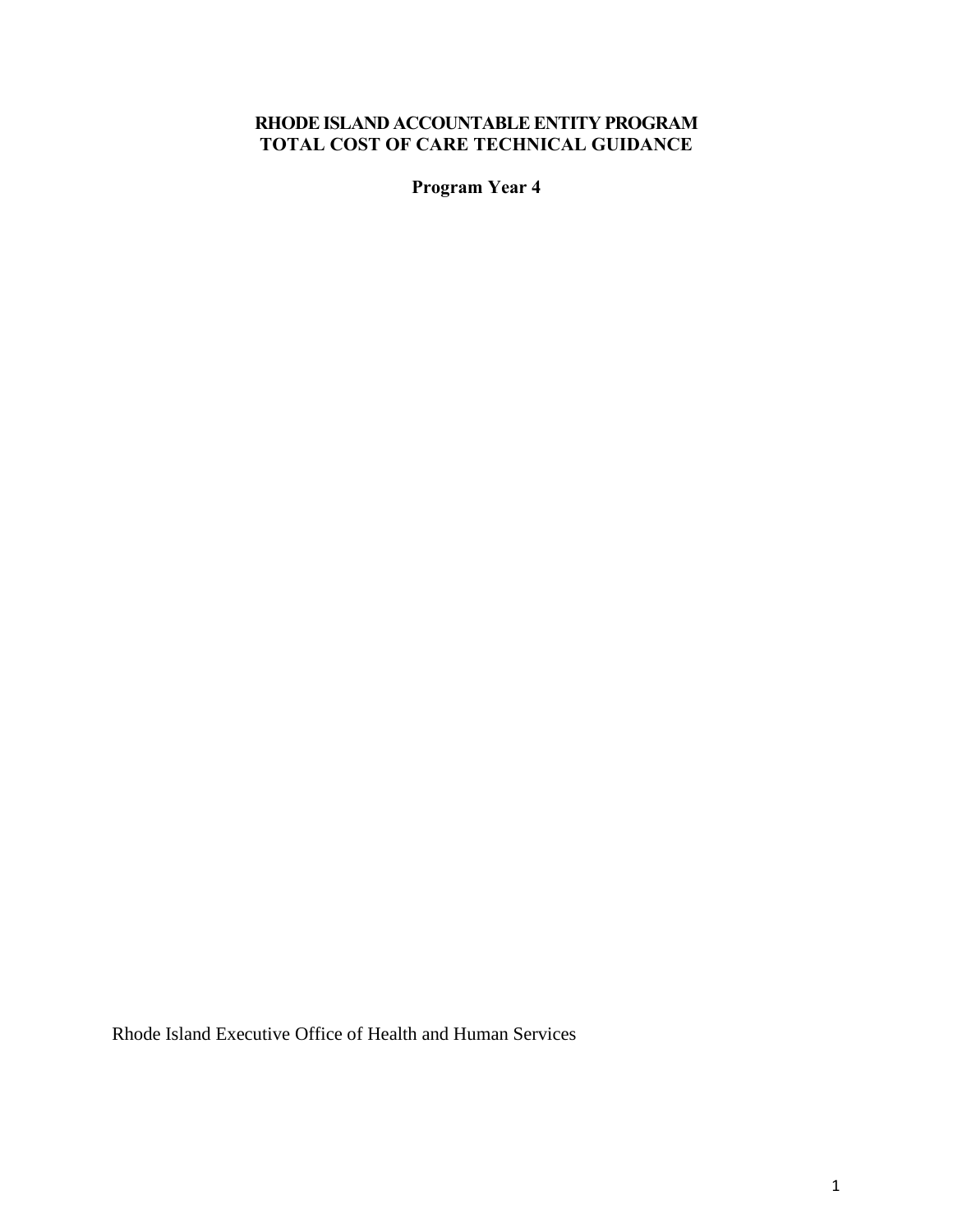# **Program Year 4: Total Cost of Care Technical Guidance**

The process for determining the TCOC Expenditure Target involves a series of adjustments. These adjustments are illustrated at a high level in the figure below. The adjustments are described in detail in Sections 1 through 3.



# **1. Calculate Historical Base**

### **a. AE-Specific Historical Cost Data**

The TCOC Historical Base will include two years of AE-specific historical cost data. Claims and enrollment in each year will be limited to members attributed to the AE in the final month of the member's enrollment in that year (see Attachment M for further attribution guidance). The AE's provider roster as of March 31 of the Performance Year should be used when determining claims and enrollment in the Baseline Years. The two Baseline Years will be aligned with the two baseline years used to calculate MCO capitation rates for the state fiscal year that covers the same period as the Performance Year. For example, the baseline years used to calculate MCO capitation rates for state fiscal year 2022 will be the Baseline Years used to calculate the TCOC Historical Base for Program Year 4. In most cases, the two Baseline Years will be:

- **I. Baseline Year 1:** 12-month period ending 2 years before the start of the performance period.
- **II. Baseline Year 2:** 12-month period ending 1 year before the start of the performance period.

However, in cases where EOHHS uses a different time period for MCO capitation ratesetting, this may differ. For example, to avoid including months affected by the COVID-19 pandemic in MCO rate-setting for SFY 2022, EOHHS will use baseline years that end before the beginning of the pandemic, and the same years will be the Baseline Years for Program Year 4.

Claims will be excluded if they were paid more than 6 months after the end of the Baseline Year in which they were incurred. No adjustments will be made for claims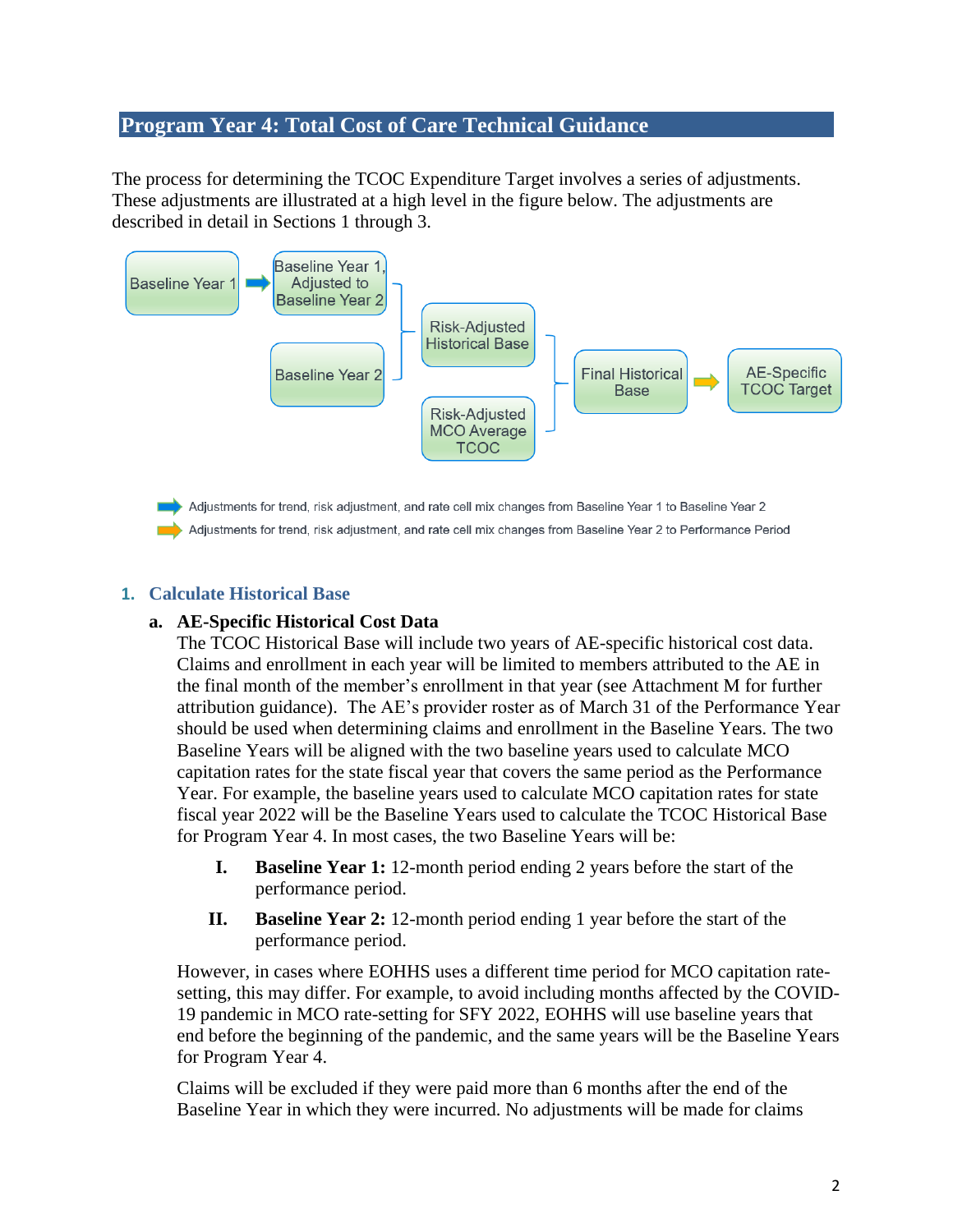incurred but not paid (IBNP).

Member months will include all months during the year for attributed members in which a capitation payment was made to the MCO. If the MCO-AE contract does not have at least an average of 2,000 members attributed during each of the two historical Baseline Years (i.e. 24,000 member months in each year), EOHHS will evaluate whether the MCO-AE contract will be eligible for shared savings/(losses) in the Performance Period and may prescribe an alternative TCOC methodology. If the MCO-AE contract does meet the minimum attributed membership in the two-year historical base period, the MCO-AE contract will still be eligible for shared savings/(losses) even if the average attributed members fall below 2,000 in the Performance Period.

# **b. Covered Services**

The TCOC expenditures in the Historical Base and Performance Period will include all costs associated with covered services that are included in EOHHS's contract with MCOs for the Performance Period. This does include maternity delivery services, which are capitated through kick payments rather than per member capitation. The risk adjustment mechanism (described later) will mitigate the risk to the AE and MCO of changes in the number of deliveries between the Baseline Years and the Performance Period.

The service cost will be measured using fee-for-service claims paid by the MCO and encounter expenditures for sub-capitated vendors contracted by the MCO. Payment amounts associated with sub-capitated vendor encounters will be consistent with the amounts included on the encounters sent to EOHHS. The following items will be explicitly excluded from the covered services definition:

- i. Expenditures for services paid outside the MCO fee-for-service payment system or sub-capitated vendor claims payment system (e.g. offline payments or other services invoiced).
- ii. Payment for non-claims-based case management programs.
- iii. Services covered under stop-loss provisions between EOHHS and the MCO in the Performance Period, as specified in the EOHHS/MCO Contract for Medicaid Managed Care Services.
- iv. Health System Transformation Project (HSTP) performance incentive payments and Care Transformation Collaborative (CTC) payments.
- v. Value-added services provided by the MCO.
- vi. Recoveries made outside the MCO or sub-capitated vendor claims payment system, such as reinsurance, pharmacy rebates, or pay-and-chase third party liability recoveries.
- vii. Amounts attributable to pharmacy benefit manager (PBM) administrative spread, i.e. the difference between the amount paid by the MCO to the PBM and the amount paid by the PBM to the pharmacy. To the extent that an MCO is unable to utilize the amount paid to the pharmacy, an adjustment will be made as described in section 1.f.
- viii. Services included in the managed care program in the Baseline Years that are not covered under the MCO contract in the Performance Period.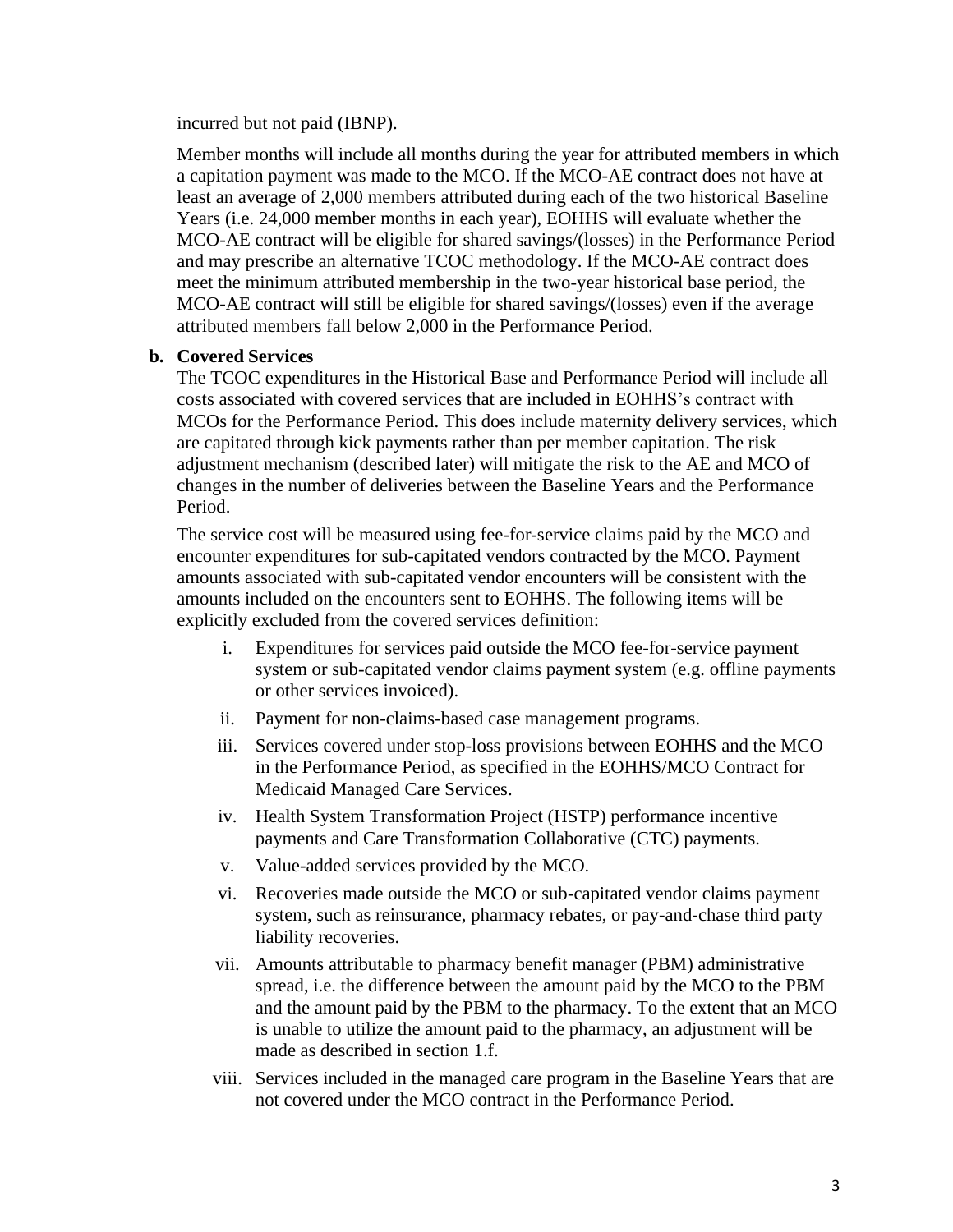The MCOs will report expenditures for the above services excluded from the TCOC calculation for the Baseline Years and Performance Period for review by EOHHS for reasonableness and to determine whether an adjustment is required for these services as described in section 1.f below.

### **c. Mitigation of Impact of Outliers: Claims threshold for high cost claims**

The TCOC expenditures in the Historical Base and Performance Period will be adjusted to exclude costs in excess of a defined threshold for an individual member in a single year. The threshold is applied after removal of covered services described above, but prior to any other adjustments, such as risk adjustment and trend. In the event a member is included in more than one rate cell during the Historical Base or Performance Period, the claims threshold will be applied separately to each rate cell. This threshold will not be pro-rated for members with less than 12 months of enrollment in a given year. The threshold will be \$100,000 for SFY 2018 and will be indexed in future years to reflect trends, program and policy changes, and managed care efficiency adjustments. The thresholds for SFY 2018-SFY2021 are shown below. The thresholds for SFY 2022 and subsequent years will be provided prior to the start of each year.

- SFY 2018: \$100,000
- SFY 2019: \$104,800
- SFY 2020: \$109,800
- SFY 2021: \$113,500

After this adjustment, the TCOC expenditures in each rate cell and year will be divided by applicable member months in the same year to arrive at a TCOC Per Member Per Month (PMPM) Expenditures.

### **d. Adjust for Trend Assumptions**

Baseline Year 1 will also be adjusted to account for trends, program and policy changes, and managed care efficiency adjustments, consistent with the development of the medical component of capitation rates being paid to MCOs by EOHHS. These adjustments will align generally with the cumulative adjustments made to Baseline Year 1 in the medical portion of capitation rates by rate cell. As needed, EOHHS will modify these adjustments to reflect only services included in TCOC expenditures; therefore, the adjustment factors by rate cell may differ from the values included in the capitation rate certification. The adjustments will be applied separately by rate cell**.** A sample calculation for the trend adjustment is shown in Appendix B.

### **e. Adjust for a Changing Risk Profile**

To account for changes in the risk profile of an AE's attributed patient population over the two years in the Historical Base, a risk adjustment methodology will be applied. This adjustment is intended to make the TCOC PMPM expenditures in Baseline Year 1 more comparable to Baseline Year 2; therefore, the adjustment will be applied to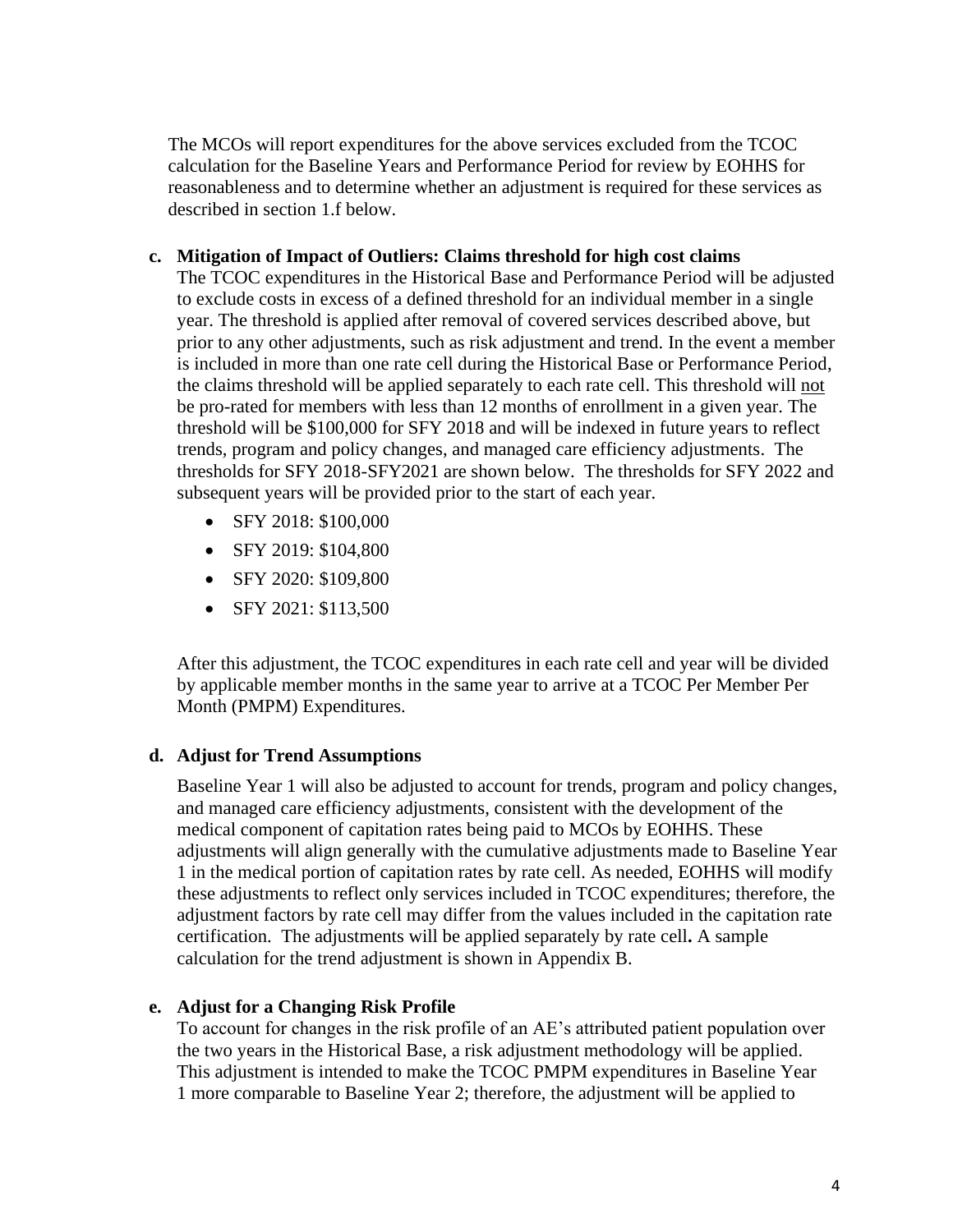Baseline Year 1 only. A separate risk adjustment, described later in this document, will be applied to the entire Historical Base to reflect changes in risk profile from Baseline Year 2 to the Performance Period.

Risk adjustment will be applied separately to each rate cell, accounting for changes in the average risk score in that rate cell between Baseline Year 1 and Baseline Year 2. For instance, if the average risk score for attributed members in the Medicaid Expansion Females 19-24 rate cell is 1.100 in Baseline Year 1 and 1.200 in Baseline Year 2, the TCOC PMPM Expenditures in Baseline Year 1 will be multiplied by a factor of  $(1.200 / 1.100) = 1.091$ . After this risk adjustment factor is applied, the Historical Base TCOC by rate cell will be aggregated using the mix of rate cells for attributed members in Baseline Year 2. A sample calculation for the risk adjustment is shown in Appendix C.

Encounter data will be used for the development of average risk scores by rate cell. A concurrent risk adjustment algorithm will be used, meaning that the time period used to collect diagnosis codes and/or prescription drug claims will align with the time period being risk-adjusted. The risk adjustment software for this adjustment will be determined by EOHHS at the start of each Performance Period. The same software and version will be used in both Baseline Years and the Performance Period.

Within each program year, risk scores will be normalized in each Baseline Year and Performance Period such that the average statewide risk score (including all MCOs) in each rate cell remains constant over time. Risk scores may be recalibrated before calculating Baseline Year and Performance Period risk scores in the following program year.

### **f. Special adjustments for changes in payment mechanisms or reporting**

EOHHS reserves the right to make an additional adjustment to account for changes in MCO payment mechanisms or expenditure reporting between the Baseline Years and Performance Period. EOHHS will review the expenditures excluded from the TCOC calculation, as outlined in section 1.b, to ensure consistent treatment in the Baseline Years and Performance Year. The need for an adjustment will be considered on a caseby-case basis, and if determined to be necessary, will be developed by EOHHS. Examples of situations that may require this adjustment include:

- i. A change in services covered by sub-capitation arrangements materially impacts the reporting of those services.
- ii. A material amount of offline or lump sum payments were made in the Baseline Years and not the Performance Period, or vice versa.
- iii. A change in reporting of recoveries outside of the claims payment system impacts the reported expenditures in the Baseline Years or Performance Years.
- iv. The MCO is unable to remove PBM administrative spread from the experience at the member level.
- v. Claims completion after six months of run-out is estimated to vary significantly between the Baseline Years and Performance Period in a manner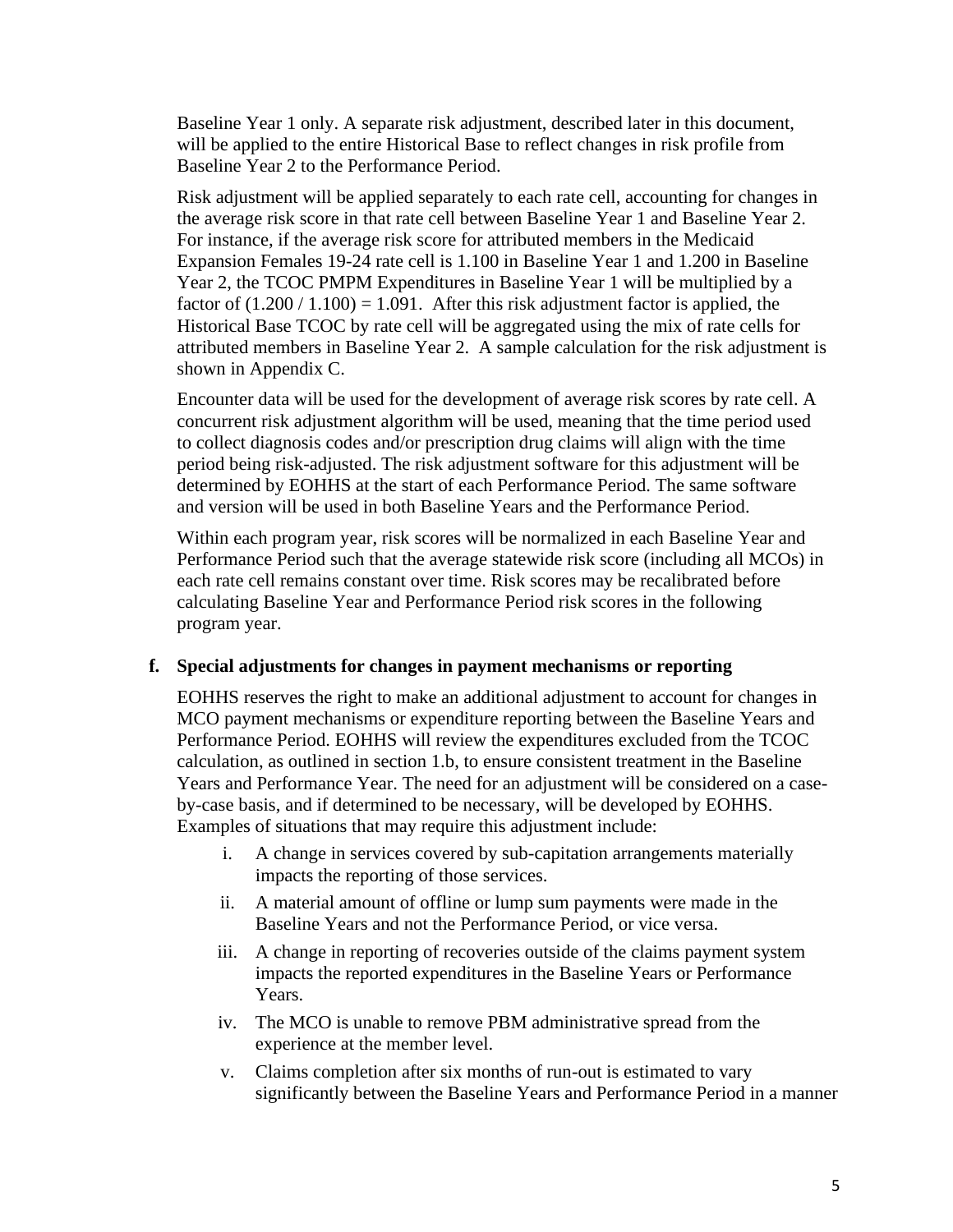that materially impacts the TCOC target and/or savings calculations.

# **g. Blend Baseline Years**

After applying the trend adjustment and risk adjustment to Baseline Year 1, the TCOC PMPM Expenditures for both Baseline Years will be combined to arrive at the Risk-Adjusted Historical Base. The Baseline Years will be weighted consistently with the MCO rate setting for the State Fiscal Year aligning with the Performance Period. A sample calculation is shown in Appendix D.

# **2. Adjust Historical Base Relative to Market Average**

In order to prospectively establish an AE's TCOC Expenditure Target, an additional adjustment will be made to the Historical Base to reflect the AE's historical experience relative to peers. This adjustment is required because AE's that have already achieved high levels of efficiency will have difficulty continuously achieving trends below the market rate. However, these AE's provide value to the MCOs by maintaining low expenditures relative to the market.

This adjustment will be determined by comparing the AE's Risk-Adjusted Historical Base to the Risk-Adjusted Historical Base for all of the MCO's members. This includes members attributed to other providers who are not included in any AE. The Risk-Adjusted Historical Base for all of the MCO's members will be calculated using the same methodology as the AE's Risk-Adjusted Historical Base.

The adjustment will be a multiplicative factor applied to all rate cells in the Historical Base. The factor will be calculated as follows:

- **a.** Calculate Risk-Adjusted Historical Base for the AE.
- **b.** Calculate Risk-Adjusted Historical Base for all of the MCO's members.
- **c.** For each rate cell, adjust the result of (b) by a factor equal to the average Baseline Year 2 risk score for the AE's members divided by the average Baseline Year 2 risk score for all of the MCO's members. This is intended to normalize the MCO average costs in each rate cell to be comparable to the AE's attributed members.
- **d.** Aggregate the result of (c) by using the AE's mix of members by rate cell in Baseline Year 2. This is intended to normalize the MCO's aggregate risk-adjusted costs to be comparable to the AE's attributed member mix.
- **e.** Subtract the result of (a) from the result of (d). If this difference is positive, multiply by the Below Market Weight. If this difference is negative, multiply by the Above Market Weight. These weights will vary by Program Year, as shown in the table below.

| <b>Program Year</b> | <b>Below Market Weight</b> | <b>Above Market Weight</b> |
|---------------------|----------------------------|----------------------------|
|                     |                            |                            |
|                     |                            |                            |
|                     | 10%                        | 0%                         |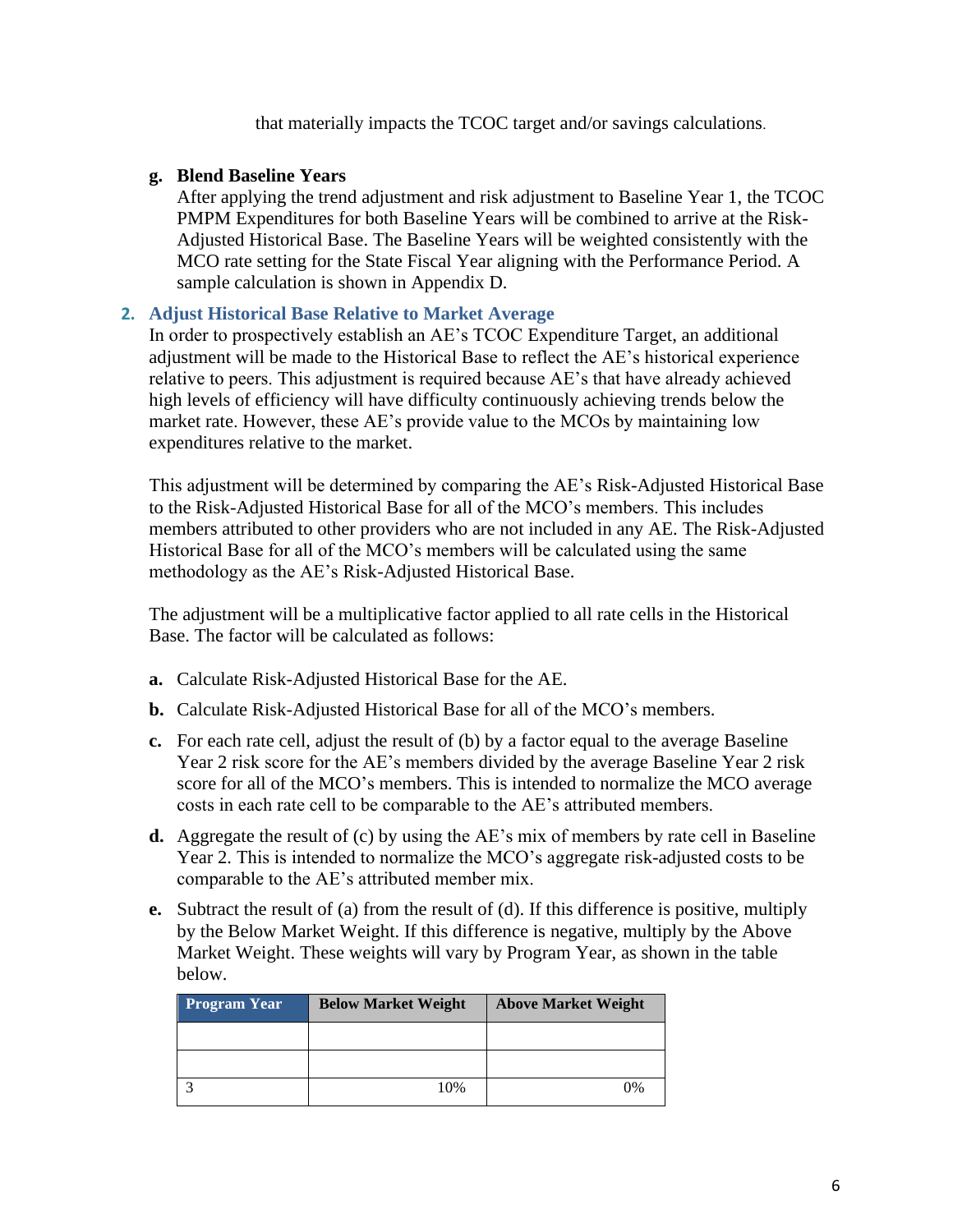| - | 20% | 10% |
|---|-----|-----|
| ັ | 30% | 15% |

**f.** Divide the result of (e) by the Risk-Adjusted Historical Base for the AE (a) and add 1.00. This results in a factor that will be applied to the AE's Historical Base.

A sample calculation of the development of this factor is shown in Appendix E.

Applying this multiplicative factor to the all rate cells in the Risk-Adjusted Historical Base will result in the Final Historical Base.

# **3. Calculate TCOC Expenditure Target for the Performance Period**

Once the Final Historical Base is established, this base will be trended forward into the performance period to create an AE-specific TCOC Expenditure Target.

#### **a. Historical Base with Required Trend Assumptions**

The Final Historical Base will be adjusted to account for trends, program and policy changes, and managed care efficiency adjustments, consistent with the development of the medical component of capitation rates being paid to MCOs by EOHHS. These adjustments will align generally with the cumulative adjustments to the medical portion of capitation rates by rate cell. As needed, EOHHS will modify these adjustments to reflect only services included in TCOC expenditures; therefore, the adjustment factors by rate cell may differ from the values included in the capitation rate certification. Consistent with Section 1.f, EOHHS may also make special adjustments for payment mechanisms or reporting between the Historical Base and the Performance Period.

The adjustments will be applied to the AE separately by rate cell. Prior to the start of the Performance Period, a Preliminary AE-specific TCOC Expenditure Target will be established using the AE's mix of rate cells in Baseline Year 2. The Final AE-specific TCOC Expenditure Target will be adjusted for changes in risk profile and rate cell mix between Baseline Year 2 and the Performance Period, as described below. As needed, EOHHS will also adjust the prospective adjustments for trends, program and policy changes, and managed care efficiency adjustments for any capitation rate amendments made after the Preliminary AE-specific TCOC Expenditure Target was established.

### **b. Final Target Adjusted for Changes in the Attributed Population's Risk Profile**

A risk adjustment methodology will be applied to account for changes in the risk profile of an AE's attributed patient from Baseline Year 2 to the Performance Period. The methodology will be consistent with the risk adjustment methodology used in developing the adjusted historical base as described in Section 1.e of this document and the example in Appendix C. Risk adjustment will be applied separately to each rate cell, accounting for changes in the average risk score in that rate cell between Baseline Year 2 and the Performance Period. For instance, if the average risk score for attributed members in the Medicaid Expansion Females 19-24 rate cell is 1.200 in Baseline Year 2 and 1.300 in the Performance Period, the TCOC expenditures in the Historical Base will be multiplied by a factor of  $(1.300 / 1.200) = 1.083$ . After this risk adjustment factor is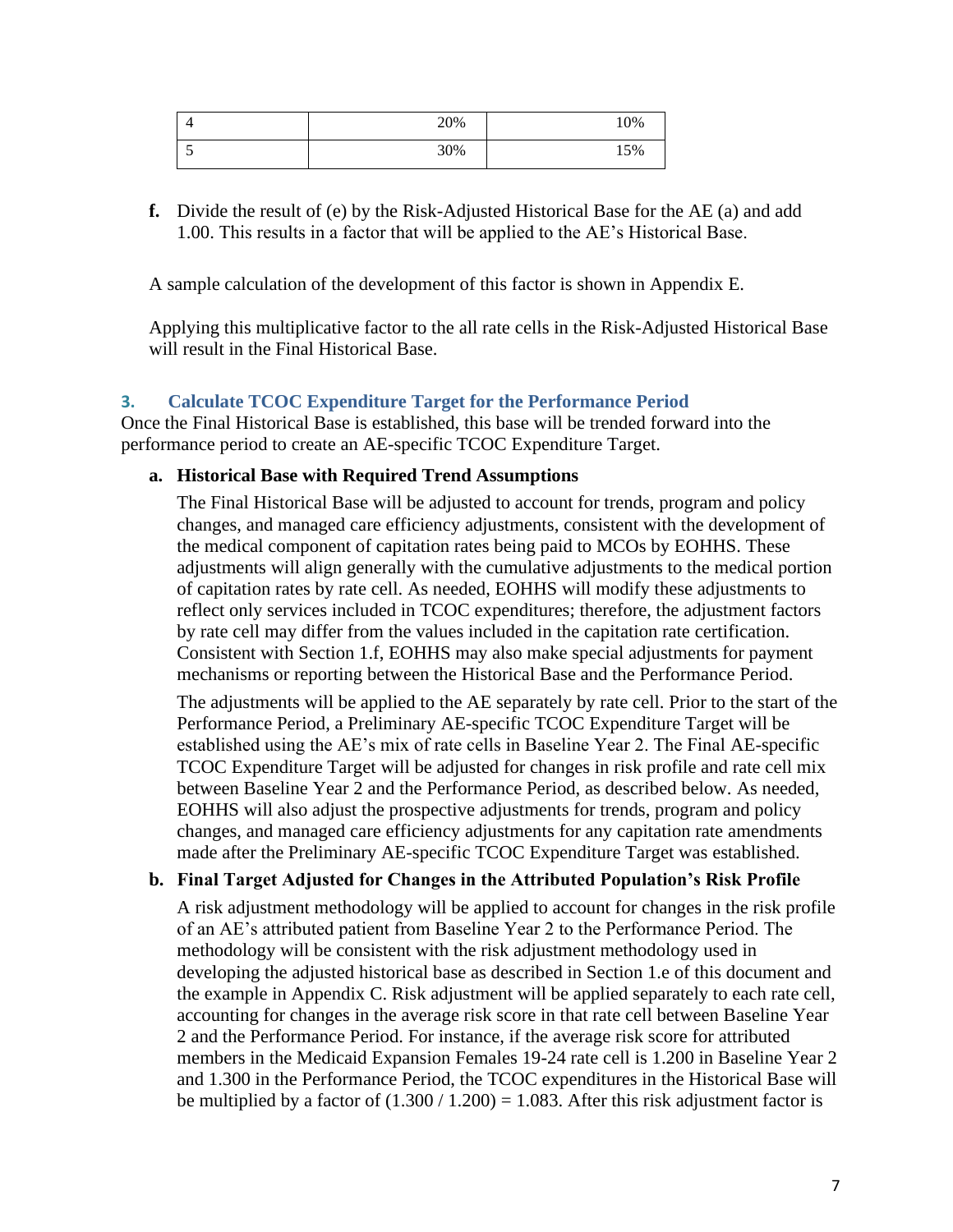applied, the Historical Base TCOC by rate cell will be aggregated using the mix of rate cells for attributed members in the Performance Period. The result of this step is the Final AE-specific TCOC Expenditure Target.

EOHHS reserves the right to modify the Final AE-specific TCOC Expenditure Target after the Performance Period for extraordinary and unforeseen circumstances. For instance, if MCO reimbursement for non-AE providers materially changes, it may have unintended consequences on the TCOC Expenditure Target.

# **4. Calculate Actual Expenditures for the Performance Period**

**a. Calculate Actual Expenditures Consistent with the Historical Base Methodology** The TCOC methodology will be based on a Performance Period of 12 months aligned with the State Fiscal Year. Actual Expenditures for the Performance Period will be calculated consistent with the Historical Base methodology as described in Sections 1.b and 1.c of this document. Claims will be excluded if they were paid more than 6 months after the end of the Performance Period.

# **5. Calculate Shared Savings/(Loss) Pool**

The Shared Savings/(Loss) Pool will be calculated as the difference between Actual Expenditures (Section 4) and Final AE-specific TCOC Expenditure Target (Section 3), after the following adjustments:

# **a. Minimum Savings Rate (One-Sided Model Only)**

EOHHS requires a minimum savings rate (MSR) to limit the potential for Shared Savings payments related to cost reductions generated strictly due to the effect of random variation in utilization and spending in small populations**.** If the AE is in a "onesided" model (described in Section 6), the Shared Savings Pool will be \$0 if the difference between Actual Expenditures and TCOC Expenditure Target does not exceed the MSR. There is no MSR or minimum loss rate (MLR) for AEs participating in a "two-sided" model.

The MSR levels are calculated as a percentage of the TCOC Expenditure Target. The percentage varies based on the average number of attributed members in the Performance Period, as shown in the table below. The MSR for the AE will be determined by interpolating between the upper and lower bounds for the range based on the AE's number of attributed members. This table and methodology for "one-sided" models is consistent with the Medicare Shared Savings Program  $(MSSP)^1$ , with the exception that AEs with fewer than 5,000 members will have a 4.0% MSR.

| <b>Average Attributed Members,</b><br><b>Performance Period</b> |  |                | <b>Minimum Savings Rate</b> |
|-----------------------------------------------------------------|--|----------------|-----------------------------|
| <b>High End</b><br><b>Low End</b>                               |  | <b>Low End</b> | <b>High End</b>             |
|                                                                 |  |                |                             |
|                                                                 |  | $0\%$          | 1.0%                        |

#### **Minimum Savings Rate by AE Size**

<sup>1</sup> [https://www.cms.gov/Medicare/Medicare-Fee-for-Service-Payment/sharedsavingsprogram/Downloads/Shared-Savings-](https://www.cms.gov/Medicare/Medicare-Fee-for-Service-Payment/sharedsavingsprogram/Downloads/Shared-Savings-Losses-Assignment-Spec-V7.pdf)[Losses-Assignment-Spec-V7.pdf,](https://www.cms.gov/Medicare/Medicare-Fee-for-Service-Payment/sharedsavingsprogram/Downloads/Shared-Savings-Losses-Assignment-Spec-V7.pdf) page 35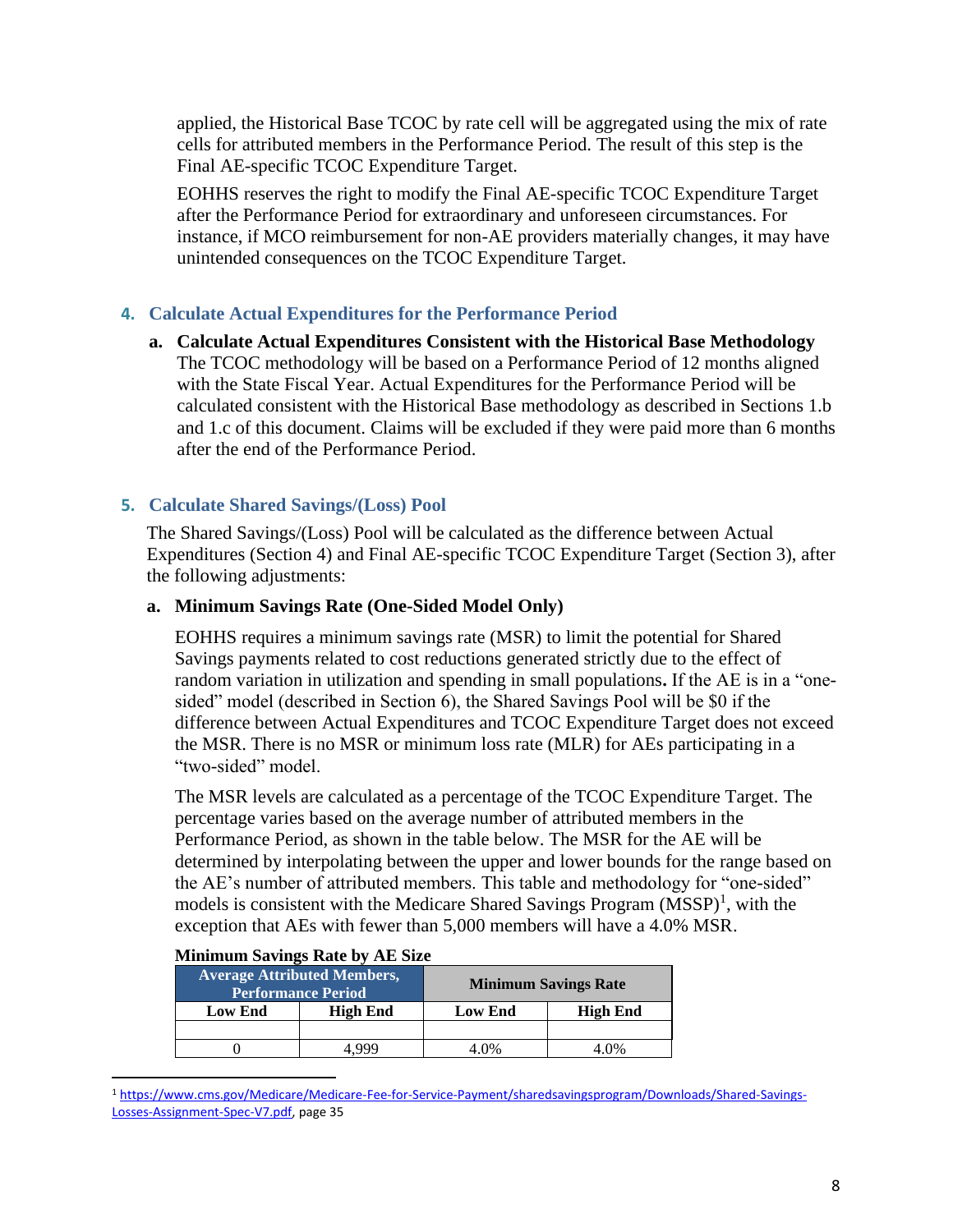| 5,000  | 5,999  | 3.9% | 3.6% |
|--------|--------|------|------|
| 6,000  | 6,999  | 3.6% | 3.4% |
| 7,000  | 7,999  | 3.4% | 3.2% |
| 8,000  | 8,999  | 3.2% | 3.1% |
| 9,000  | 9,999  | 3.1% | 3.0% |
| 10,000 | 14,999 | 3.0% | 2.7% |
| 15,000 | 19,999 | 2.7% | 2.5% |
| 20,000 | 49,999 | 2.5% | 2.2% |
| 50,000 | 59,999 | 2.2% | 2.0% |
| 60,000 | Max    | 2.0% | 2.0% |

#### **b. Impact of Quality and Outcomes**

In cases where there are shared savings – that is, the Shared Savings Pool is positive after the application of the MSR/MLR – the Pool will be adjusted based on an assessment of performance relative to a set of quality measures for the attributed population. An Overall Quality Score will be generated for each AE, according to the methodology detailed in *Attachment A: Quality Framework and Methodology for Comprehensive Accountable Entities.* In cases where the Shared Savings Pool is positive, the total Shared Savings Pool (inclusive of both the AE and MCO portions) will be multiplied by the Overall Quality Score. The Overall Quality Score must function as a multiplier, and may not include a gate; as such, any quality points earned must be associated with a share of the Shared Savings Pool.

The Shared Loss Pool shall also be adjusted based on the Overall Quality Score generated for each AE according to the methodology detailed in *Attachment A: Quality Framework and Methodology for Comprehensive Accountable Entities*. The Overall Quality Score will be divided by 4 and multiplied by the total Shared Loss Pool. The resulting product will be subtracted from the total Shared Loss Pool. For example, if the Overall Quality Score is 0.88, the multiplier will be 0.22. A Shared Loss Pool of \$100,000 would be multiplied by 0.22, yielding \$22,000, and the shared loss pool of \$100,000 would be reduced by \$22,000, yielding a final Shared Loss Pool of \$78,000.

### **c. Risk Exposure Cap**

In instances where the AE is responsible for downside risk, a Risk Exposure Cap may be established. The Risk Exposure Cap cannot be lower than specified minimum thresholds. The Risk Exposure cap can be expressed as a percentage of the AE-specific TCOC Expenditure Target or as a percentage of the AE's revenue.

Savings or losses that exceed 10% in any program year will trigger a review by EOHHS to determine if all Performance Period TCOC and target TCOC calculations are accurate. If the risk exposure cap is greater than or equal to 10%, the AE must present an actuarial analysis that estimates maximum potential loss. The actuarial analysis must be performed by an independent actuary and the results of the analysis be provided in a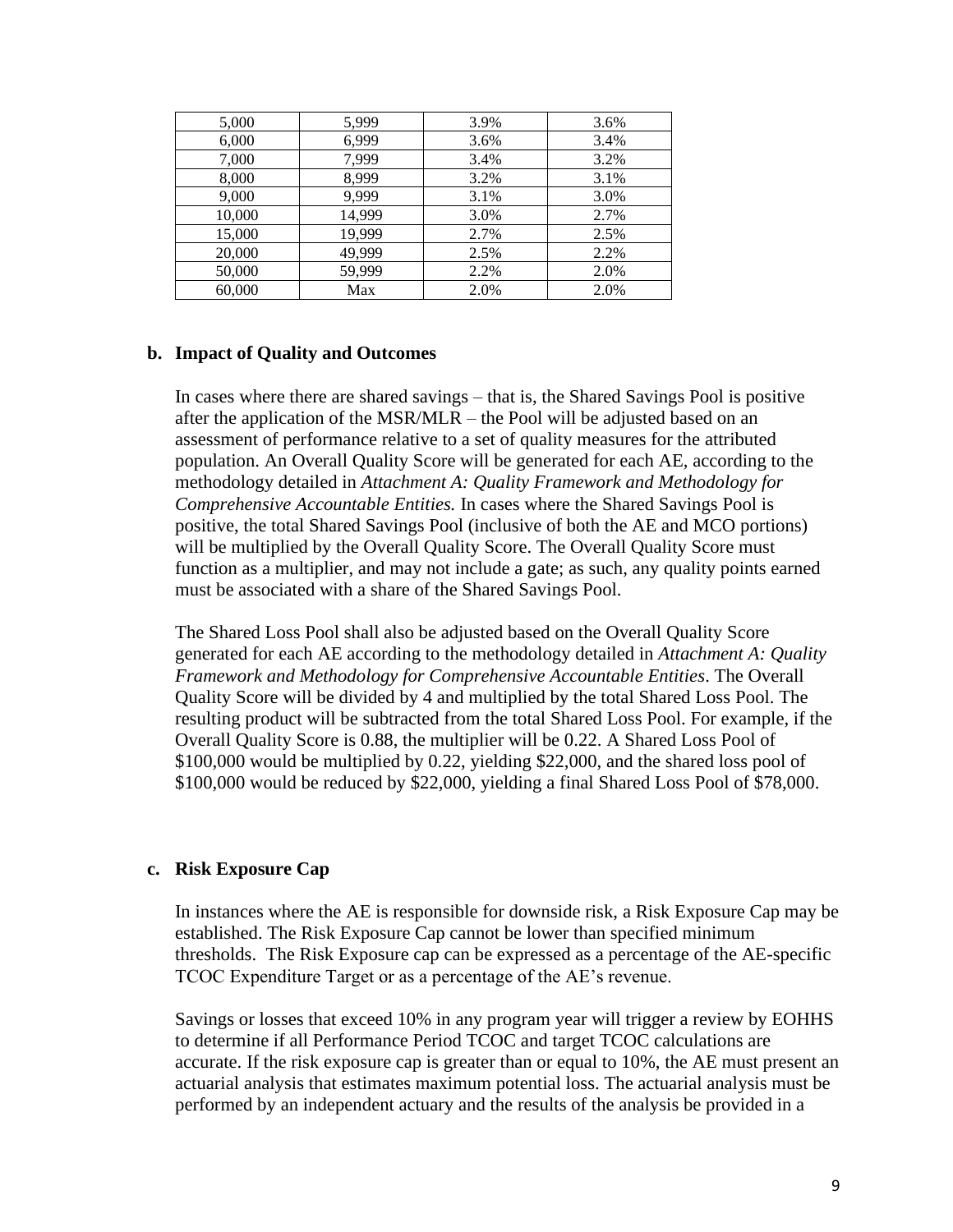letter signed by the responsible actuary. This analysis will be used to substantiate the risk mitigation plan proposed by the AE. EOHHS reserves the right to revise any errors and adjust for unforeseen programmatic or data issues that may be contributing to overstated losses or savings.

# **6. Determine AE Share of Savings/(Loss) Pool**

In Program Year 4, AEs assuming downside risk must be eligible to retain at least 60% of the Shared Savings Pool and must be responsible for at least 30% of any Shared Loss Pool. AEs in shared savings-only models must be eligible to retain up to 50% of the Shared Savings Pool. The Shared Savings Pool is defined above in Section 5.

| <b>AE Shared Savings Model</b> | <b>AE Share of Savings</b>                    | <b>AE Share of Losses</b>           |
|--------------------------------|-----------------------------------------------|-------------------------------------|
| <b>Shared savings only</b>     | Up to 50% of Shared Savings<br>Pool           | N/A                                 |
| Shared savings and risk        | At least 60% of Shared<br><b>Savings Pool</b> | At least 30% of Shared Loss<br>Pool |

# **7. Required Progression to Risk Based Arrangements**

# **a. AEs qualified to assume downside risk**

Certified AEs qualified to assume downside risk must demonstrate a progression of risk to include meaningful downside shared risk within three years of AE program participation, however PY3 will not be counted towards these three years due to the COVID-19 emergency. After development and implementation funding ends, AEs will be sustained based on their successful performance and associated financial rewards in accordance with their MCO contract(s).

EOHHS has defined "meaningful risk" based on learnings from other states, Office of the Health Insurance Commissioner (OHIC) requirements and rules under the Medicare Access and CHIP Reauthorization Act of 2015 (MACRA). The required progression of increasing risk for AEs qualified to assume downside risk is as follows:

|            | <b>Shared Savings Cap</b><br><b>Maximum Shared Savings</b><br>Pool                             | <b>Risk Exposure Cap</b><br><b>Maximum Shared Loss Pool</b>                                                                                                                 | <b>Risk Sharing Rate</b><br>AE Share of Losses                                                                                                               |
|------------|------------------------------------------------------------------------------------------------|-----------------------------------------------------------------------------------------------------------------------------------------------------------------------------|--------------------------------------------------------------------------------------------------------------------------------------------------------------|
| Definition | A cap on the Shared Savings<br>Pool, expressed as a<br>percentage of the total cost of<br>care | A cap on the Shared Loss Pool,<br>expressed as a percentage of $a$ )<br>the total cost of care, or b) the<br>annual provider revenue from<br>the insurer under the contract | The percentage of the Shared<br>Loss Pool shared by the provider<br>with the insurer under the<br>contract after the application of<br>the risk exposure cap |
| Year 1     | At least 10% of TCOC                                                                           | N/A                                                                                                                                                                         | $\Omega$                                                                                                                                                     |
| Year 2     | At least 10% of TCOC                                                                           | N/A                                                                                                                                                                         | $\Omega$                                                                                                                                                     |
| Year 3     | At least 10% of TCOC                                                                           | N/A                                                                                                                                                                         | $\Omega$                                                                                                                                                     |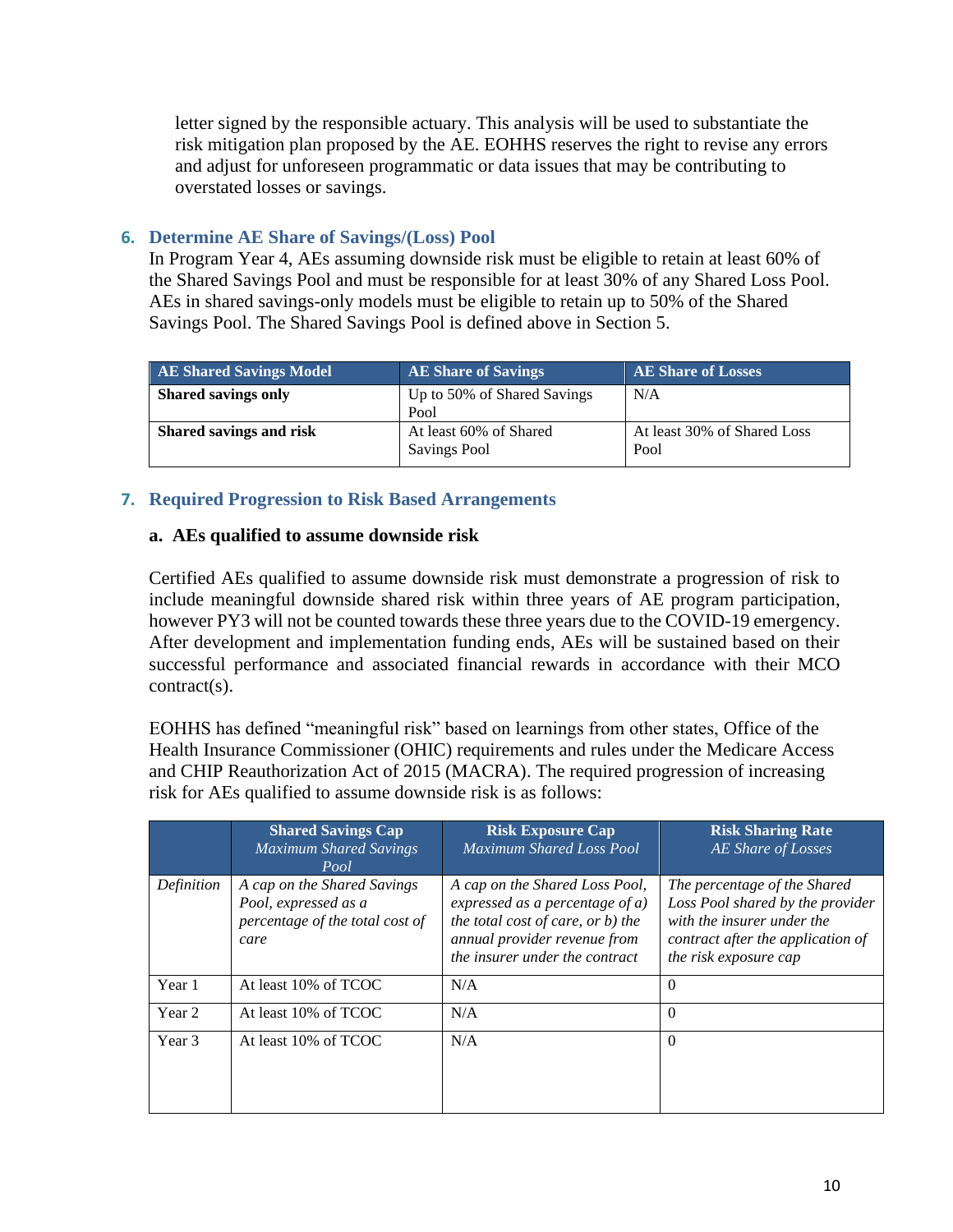| Year 4 | At least 10% of TCOC | At least the lesser of 1% of<br>TCOC; or 3% of AE Revenue  | At least 30% |
|--------|----------------------|------------------------------------------------------------|--------------|
| Year 5 | At least 10% of TCOC | At least the lesser of 2\% of<br>TCOC; or 6% of AE Revenue | At least 40% |

Note that for Program Year 4, EOHHS has aligned minimum downside risk requirements proportionally with the most marginal risk standards established by the OHIC. Alternative risk requirements for larger organizations or entities that include a hospital may be considered in the future as AEs develop risk-bearing capacity.

Additionally, approved TCOC contracts for Program Year 3 and beyond that include downside risk must be pre-qualified by OHIC to ensure that an AE has a risk mitigation plan sufficient to cover its maximum possible loss under such a contract. Details of OHIC's pre-qualification process for risk-bearing provider organizations is found in *Attachment B: Pre-Qualification of Accountable Entities Bearing Financial Risk.*

# **b. AEs not eligible to assume downside risk**

In accordance with CMS guidance, EOHHS must ensure that Federally Qualified Health Centers receive and retain 100% of Medicaid Prospective Payment System (PPS) payments and cannot be put at risk for receiving less than PPS for FQHC services.

Starting in PY4, progress from volume to value will be demonstrated by generating a positive return on investment for the AE's Medicaid Line of Business. FQHC-based AEs and MCOs must collaborate to identify an investment that is targeted to address unnecessary utilization.

For details on this requirement, see Attachment K, Infrastructure Incentive Program: Requirements for Managed Care Organizations and Certified Accountable Entities.

# **Division of responsibilities between MCOs and EOHHS**

The calculations to determine shared savings/(losses) will be a collaborative effort between EOHHS and the MCOs. Below, please find a summary of MCO and EOHHS responsibilities for determining shared savings/(losses), including target dates for completion.

MCO Responsibilities:

- Three months before the start of the performance period, MCOs shall submit to EOHHS AE-specific historical cost data by rate cell for each baseline year. MCOs shall also submit data on TCOC PMPM expenditures for all MCO members, to support application of the market adjustment. These tasks are described in 1.a-c and 2.a above.
- Eight months after the end of the Performance Period, MCOs shall calculate actual TCOC by rate cell. This task is described in 4.a. above.
- Eight months after the end of the performance Period, MCOs shall determine the impact of quality on any Shared Savings Pool or Shared Loss Pool. This task is described in 5.b above.